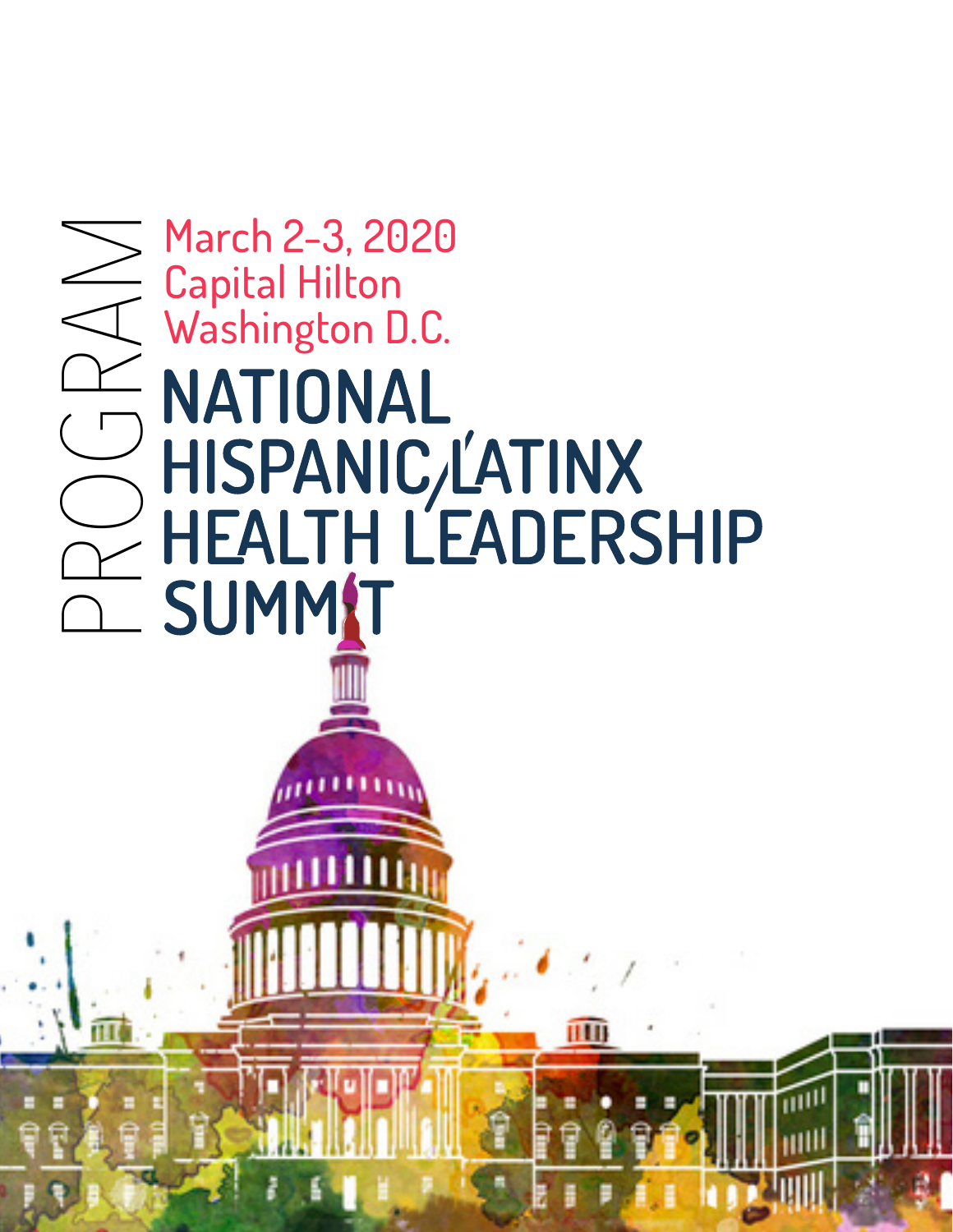# monday, march 2

8:00 AM- 9:00 AM

Registration and Breakfast

### 9:00 AM – 10:10 AM Opening Plenary

#### Official Welcome

**Maria Roman, VP, Translatin@ Coalition, Los Angeles, CA** *On behalf of the National Hispanic/Latinx Health Leadership Network*

#### Community Welcome Remarks

Wally Cantu, Executive Director, Valley AIDS Council, TX Guillermo Chacon, President, Latino Commission on AIDS, NY *On behalf of the National Hispanic/Latinx Health Leadership Network* İ,

Harold J. Phillips, Senior HIV Advisor and Chief Operating Officer of Ending the HIV Epidemic: A Plan for America Office of Infectious Disease and HIV/AIDS Policy U.S. Department of Health and Human Services

Dr. Elena Rios, President National Hispanic Medical Association

Dr. Ivan Melendez-Rivera, Senior Clinical Research and Chief Medical Officer Centro Ararat

#### 10:10 AM – 10:40 AM

# Process of Setting our National Health Policy Agenda and National Key Issues

Dr. Vincent Guilamo-Ramos, Founding Director, NYU -Center for Latino Adolescent and Family Health (CLAFH) Natalie Sanchez, Director, UCLA FAN Care-4-Families, Pediatric Infectious Diseases

## 10:45 AM – 11:45 AM Remarks from our Partners

**Dr. Eugene McCray, Director, Division on HIV/AIDS** Prevention, (DHAP), Centers for Disease Control

Paul Kawata, Director, National Minority AIDS Council **Derick Wilson, Incoming Director, Southern AIDS Coalition Jesse Milan, President & CEO, AIDS United** 

Marc Meachem, Head, External Affairs North America, ViiV Healthcare

Diana Oliva, Senior Manager - Public Affairs, Patient Advocacy & Community Engagement, Gilead Sciences, Inc. **Janelle Gillings, Director of Policy/Government Relations,** Merck & Co., Inc.

#### 11:45 AM – 1:00 PM

Lunch/Networking

Roundtables on Key National Issues Facilitated by members of the leadership of the National Hispanic/Latinx Health Leadership Network

# 1:05 PM – 2:35 PM roundtables Cycle 1

#### I. Access to Care

**Maria Roman,** Vice President, Translatin@ Coalition Manuel Diaz-Ramirez, Director of Community Health Action, La Clinica Del Pueblo

#### II. Prevention

Arianna Lint, CEO & Founder, Arianna's Center/Translatina FL Rafaele Narvaez, Director of Health Programs, Latinos Salud

#### III. Puerto Rico

Dr. Ivan Melendez-Rivera, Senior Clinical Research and Chief Medical Officer, Centro Ararat

#### IV. The South

**Judith Montenegro,** Director of Latinos in the South, Latino Commission on AIDS

**Jean Hernandez, Latinx Outreach Coordinator, AIDS** Alabama

#### V. Stigma

**Cristina Herrera, CEO & Founder, Translatinx Network Luis Scaccabarrozzi, Vice President, Latino Commission** on AIDS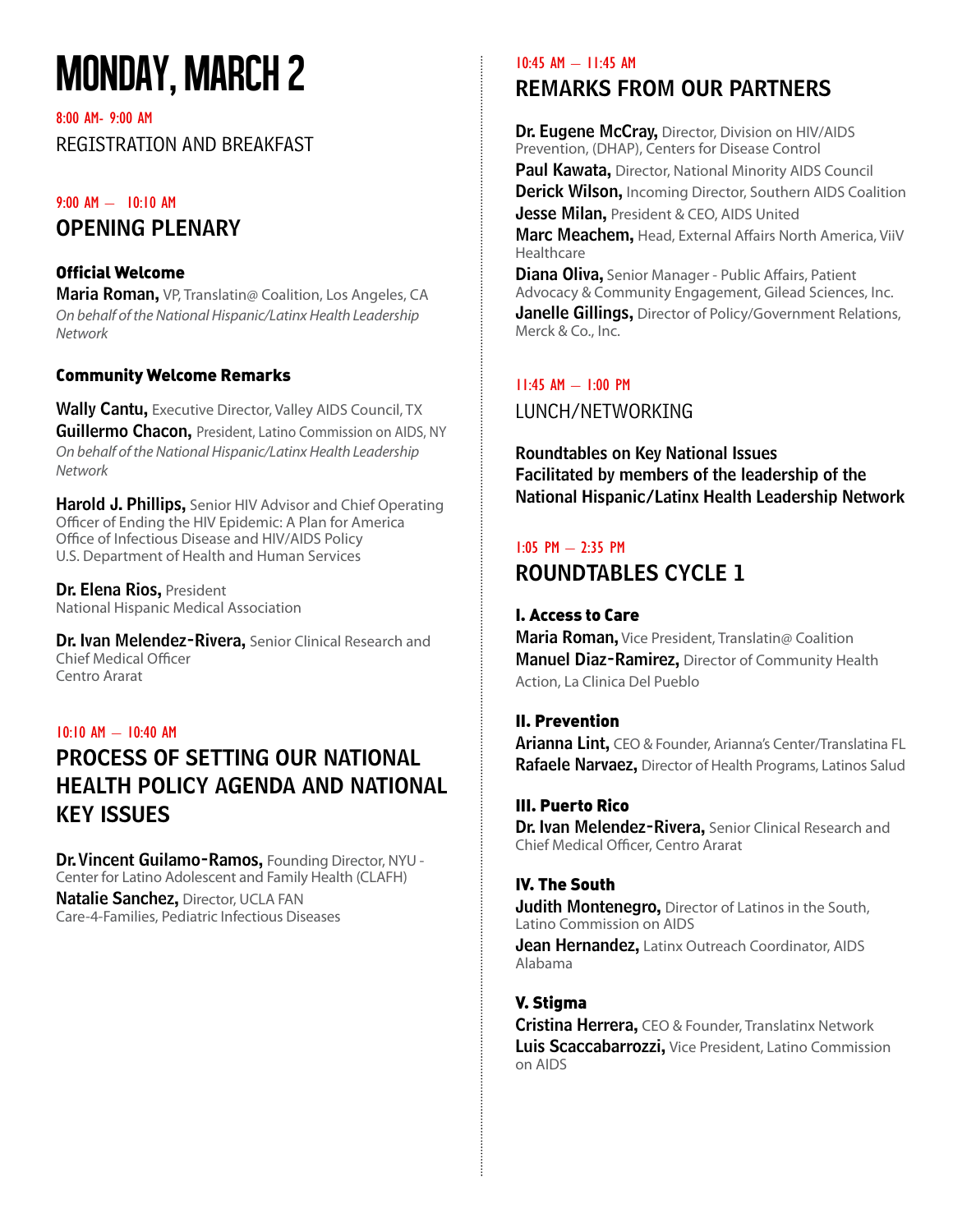## 2:45 PM – 4:15 PM roundtables Cycle 2

#### I. Immigration and Migration

**Oscar Lopez, CEO & Public Health Advocate, Poderosos, Inc. Bamby Salcedo, President & CEO, Translatin@ Coalition** 

#### II. Substance Use

Robert Contreras, President & CEO, Bienestar Human Services **Angel Fabian, Advocacy Coordinator, MPact** 

#### III. Mental Health

Natalie Sanchez, Director, UCLA Family AIDS Network **Luis Mares, Director of Community Mobilization, Latino** Commission on AIDS

#### IV. End the HIV Epidemic 2030

**Guillermo Chacon, President, Latino Commission on AIDS** Rafaele Narvaez, Director of Health Programs, Latinos Salud

#### V. Research and Data

**Dr. Vincent Guilamo-Ramos, Director, NYU- Center for** Latino Adolescent and Family Health (CLAFH)

#### 4:20 PM – 5:00 PM Closing Plenary

Presentation, Discussion and Call for Adoption of the National Health Policy Agenda 2020-2024

# 6:00 PM – 8:00 PM

# Dinner Reception

Dr. Maureen Goodenow, NIH Associate Director for AIDS Research & Director of the NIH Office of AIDS Research

Carl Schmid II, Executive Director, HIV+HEP, Policy Institute

**Bamby Salcedo, President & CEO, Translatin@ Coalition** Robert Contreras, President & CEO, Bienestar Human Services

# TUESDAY, MARCH 3

8:00 AM – 9:00 AM **BREAKFAST** 

## 9:00 AM – 10:00 AM Opening Plenary

#### Remarks from our Congressional Leaders

Co-Masters of Ceremony:

Guillermo Chacon, President, Latino Commission on AIDS Rafaele Narvaez, Director of Health Programs, Latinos Salud, FL

**Debbie Mucarsel-Powell, U.S. House of Representatives,** 26th District, Florida *On behalf of the Congressional Hispanic Caucus* 

## 10:05 AM – 11:25 AM

# National Health Policy Agenda

#### Implementation Plan 2020-2024 Priorities 2020-2021

#### Crafting our Implementation Plan - Roundtables

- 1. Southern Region 2. Northeast & Puerto Rico
- 3. West Coast & Mid-West

## 11:30 PM – 12:30 PM Closing Plenary

#### Presentation and Adoption of Implementation Plan 2020-2024

**LUNCH**